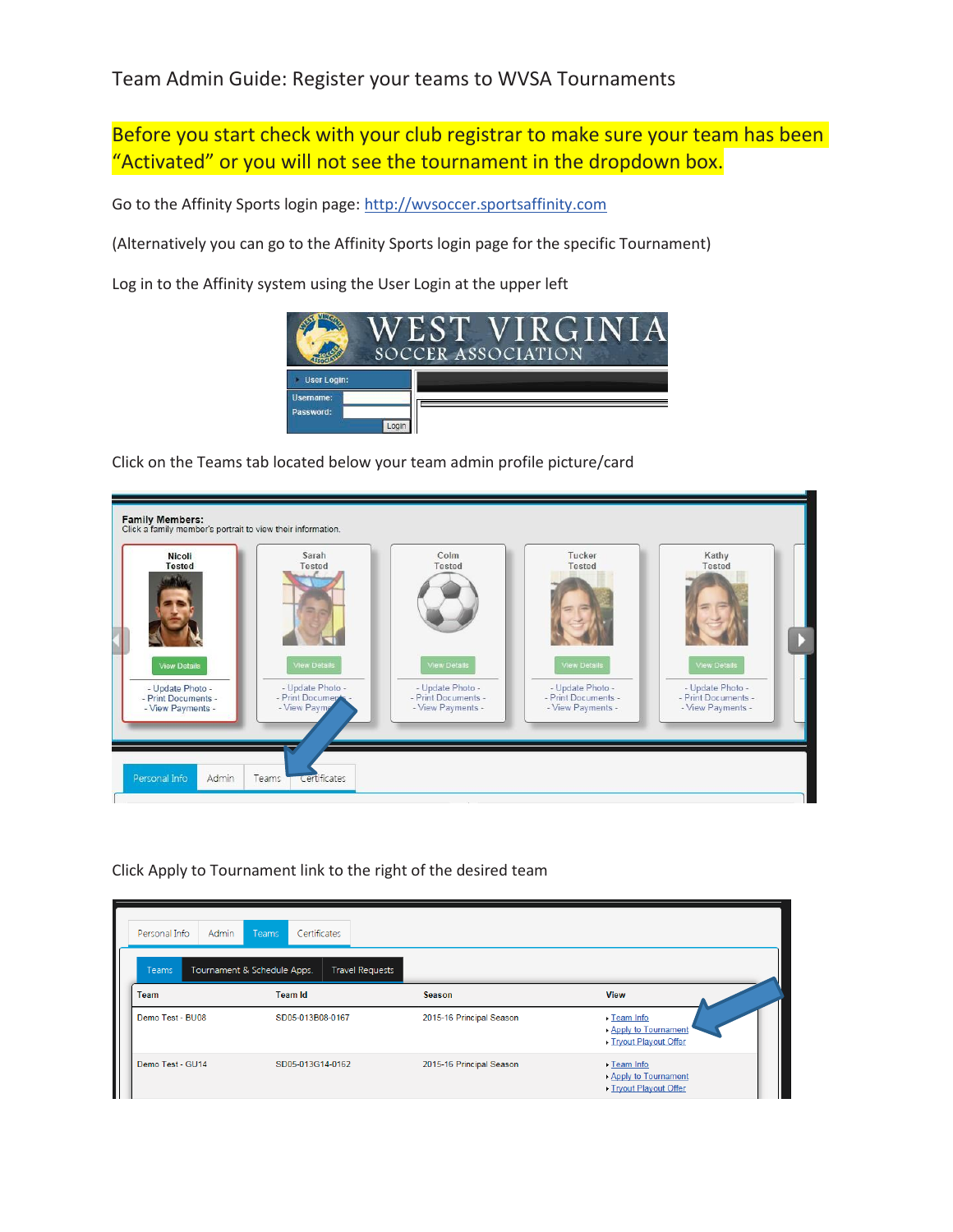Select the desired Tournament from the drop down and then click register



Update the Team info and click save and continue.

|                                                                                                                                                                                          |                                      | Leagues & Tea      |
|------------------------------------------------------------------------------------------------------------------------------------------------------------------------------------------|--------------------------------------|--------------------|
| Demo Test - BU08 - Boys U8/9<br>SD05-013B08-0167                                                                                                                                         |                                      | Send Mail          |
| Team Info<br><b>Player Roster</b><br><b>Contacts</b>                                                                                                                                     | <b>Disciplinary</b><br><b>Review</b> |                    |
|                                                                                                                                                                                          |                                      |                    |
|                                                                                                                                                                                          | Gaming (Playing) League              | <b>Club Name</b>   |
|                                                                                                                                                                                          | nwoysl                               | Demo Test          |
|                                                                                                                                                                                          | Team Name*<br>(up to 25 characters)  |                    |
|                                                                                                                                                                                          | Demo Test - BU08                     |                    |
|                                                                                                                                                                                          | <b>Team Gender*</b>                  | Playing Age Group* |
|                                                                                                                                                                                          | Boys<br>Girls                        | Boys U8/9          |
| <b>Team Information</b><br>Provide the team information requested.<br>The birth date of the oldest player on your team<br>will determine the minimum age group in which<br>you can play. | Preferred Flight*                    |                    |

No action is needed on the Contacts tab, all team admins assigned to the team will appear on the left. Continue with the application process by clicking continue at the bottom right or by clicking on the next tab in the process.

(All Coaches and admins need to be rostered to the team by the registrar. If a team administrator is missing contact the registrar to have them placed on the team)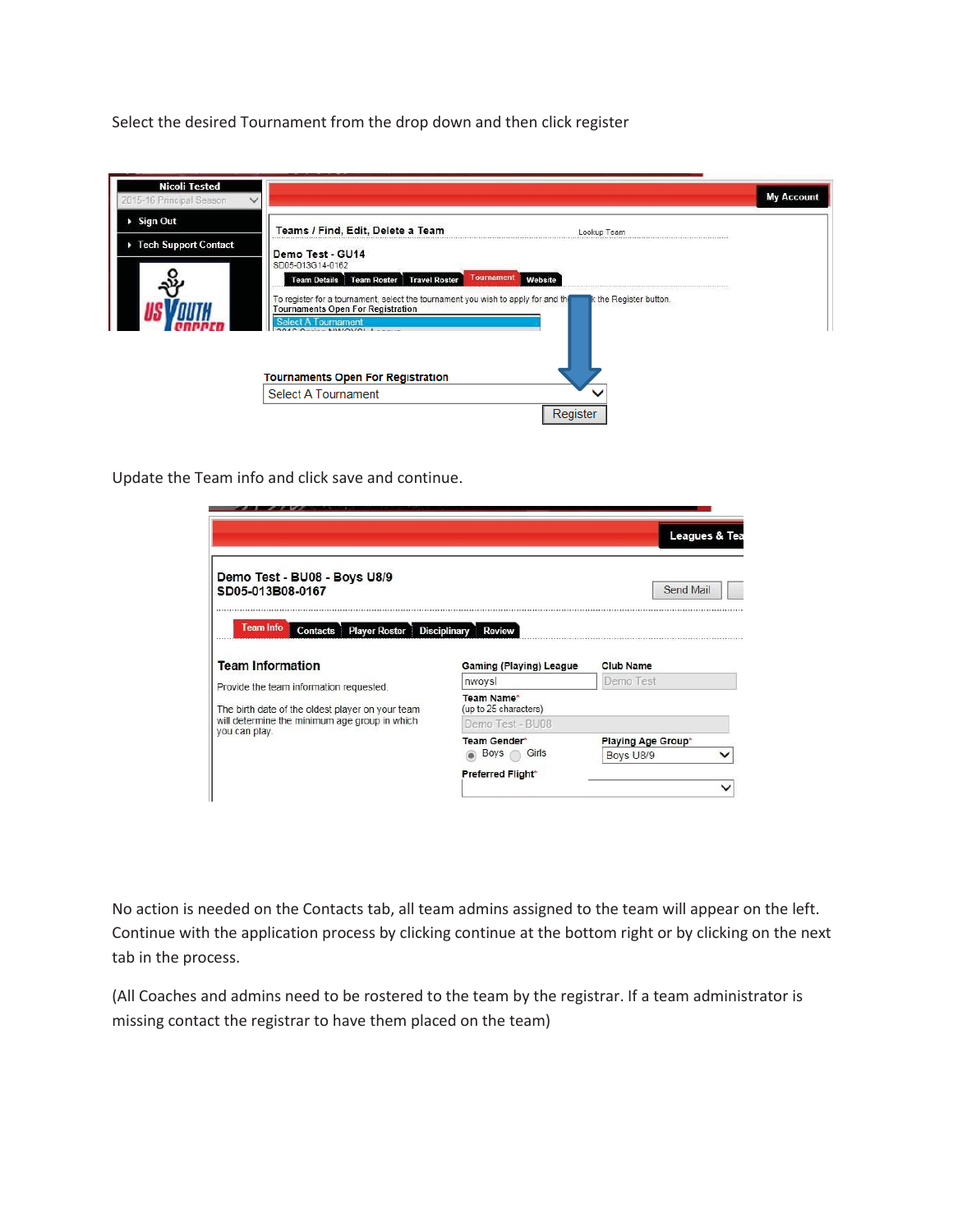|                                                               | <b>Application Progress</b><br>Team Info   Contact Info   Player Roster   Review   Submit |         |                         |                  |  |  |
|---------------------------------------------------------------|-------------------------------------------------------------------------------------------|---------|-------------------------|------------------|--|--|
| <b>Contact Information</b>                                    | First Name*                                                                               | Initial | Last Name*              | Suffix           |  |  |
| Please review your team contacts. Contacts not                |                                                                                           |         |                         |                  |  |  |
| participating can be set as inactive.                         | Address 1*                                                                                |         |                         |                  |  |  |
| <b>Team Contacts</b>                                          | Address 2                                                                                 |         |                         |                  |  |  |
| Nicoli Tested - Head Coach                                    | Country*                                                                                  |         |                         |                  |  |  |
| IDNum: 60265-239285                                           | United States of America                                                                  |         |                         |                  |  |  |
| Primary Contact V                                             |                                                                                           |         |                         |                  |  |  |
| 852                                                           | City*                                                                                     |         | State/Province          | Zip/Postal Code* |  |  |
| 85213. OH 85555                                               |                                                                                           |         | $\check{ }$             |                  |  |  |
| Home: (555) 555-5555<br>Email: kkiledjian@affinity-sports.com | Home Phone*                                                                               |         | Work Phone*             |                  |  |  |
| Edit   Active?                                                |                                                                                           |         |                         |                  |  |  |
| Set up SMS Messaging                                          | <b>Mobile Phone</b>                                                                       |         | Fax                     |                  |  |  |
| Eric Tessman - Assistant Coach                                | Role*                                                                                     |         |                         |                  |  |  |
| IDNum: 58335-520737                                           |                                                                                           |         |                         |                  |  |  |
| Primary Contact                                               |                                                                                           |         |                         |                  |  |  |
| 930 Patriots Way                                              | Email Address*                                                                            |         | <b>CC Email Address</b> |                  |  |  |
| Medina, OH 44256-7163                                         |                                                                                           |         |                         |                  |  |  |
| Home: (330) 723-7089                                          |                                                                                           |         |                         |                  |  |  |

Jersey numbers and Photos are required. No other action is needed on the player tab, this tab will show players that have been rostered by the Registrar, if any players are missing from your team contact your League/Club Registrar. (Players and Team Admin recently added to the team can take time to populate to the Tournament Roster. You can use the Sync roster button to have the system immediately sync and show any players or admins that might have just been added to the team)

| <b>Player Roster</b>              |                                                    |                    |            |      |                                                                               |                         |      |        |
|-----------------------------------|----------------------------------------------------|--------------------|------------|------|-------------------------------------------------------------------------------|-------------------------|------|--------|
|                                   |                                                    |                    |            |      |                                                                               |                         |      |        |
|                                   | <b>PLAYER ROSTER STATS</b>                         |                    |            |      |                                                                               |                         |      |        |
|                                   | registered loaned transfered active inactive total |                    |            |      |                                                                               |                         |      |        |
| 6<br>o                            | 6 players defined of the 18 allowed                | 6                  |            |      |                                                                               |                         |      |        |
|                                   |                                                    |                    |            |      |                                                                               |                         |      |        |
| <b>Home Away</b><br>Jes#<br>les a | <b>Name</b>                                        | <b>TD#</b>         | <b>DOB</b> |      | Gender Player Status Transfer Date ODP Level Active? PlayerInfo Developmental |                         |      |        |
|                                   | Test, Alice                                        | 11699-705326       | 1/2/2005   | Girl | Registered                                                                    | $\overline{\mathsf{v}}$ | Edit | Assign |
|                                   | Test, Anna                                         | J.<br>16182-698572 | 8/8/2004   | Girl | Registered                                                                    | $\overline{\mathsf{v}}$ | Edit | Assign |
|                                   | Test, Mulan                                        | 25117-368279       | 3/17/2005  | Girl | Registered                                                                    | $\overline{\mathsf{v}}$ | Edit | Assign |
|                                   | TestAldasoro, SnowWhite                            | 36792-143961       | 10/1/2006  | Girl | Registered                                                                    | $\overline{\mathbf{v}}$ | Edit | Assign |
|                                   | Tested, Tessa                                      | 黒<br>89004-150565  | 3/1/2004   | Girl | Registered                                                                    | $\overline{\mathsf{v}}$ | Edit | Assign |
|                                   | Tested, Toby                                       | 99316-269329       | 2/6/2002   | Girl | Registered                                                                    | $\overline{\mathbf{v}}$ | Edit | Assign |

Click on the review tab, click the Submit button to enter payment method (Payment methods accepted are Credit Card, Electronic Check and Paper Check) Once payment has been entered your application is complete